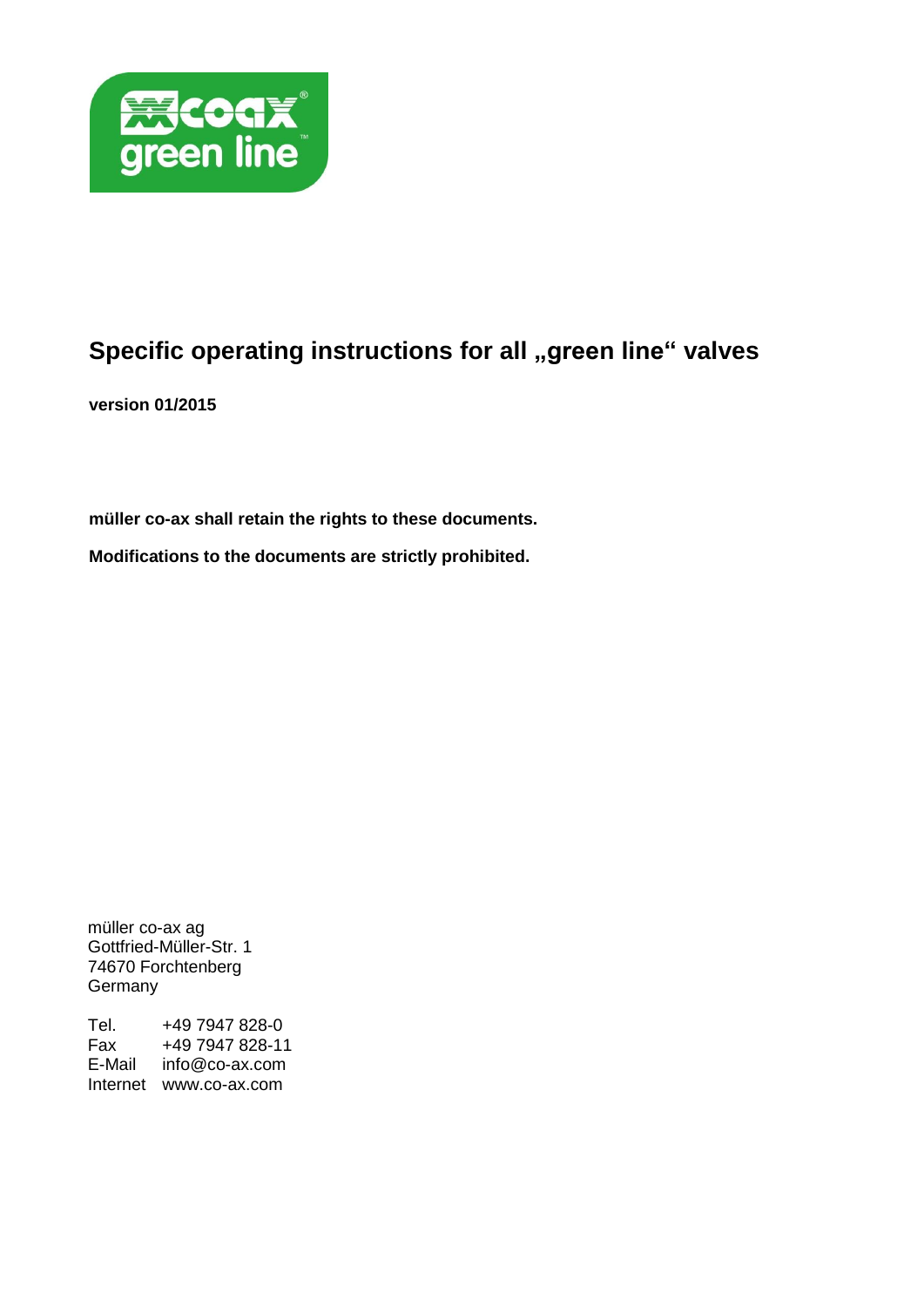

# **Specific operating instructions for all "green line" valves Only valid for the functional mode:** *"attenuated - open / closed"*

### **1. Intended use and properties:**

The "green line" valves in the functional mode **"attenuated open / closed"** can only be used as switching valves and display the following characteristics:

- The normal position of the valve is closed (NC)
- The customer can select one of four different delay times.
- The current reduction begins automatically after the end of the switch-on sequence (energy efficiency)
- There is an optical LED end position indicator on the cover of the terminal box
- An electrical end position indicator (on / off) can be tapped at the cable terminal on the terminal box.

### **2. General**

- The green line series valves are only valid in combination with our general operating instructions and the corresponding data sheet.
- To ensure fault-free operation, these specific operating instructions are to be read through completely. müller co-ax is not liable for damage caused by incorrect commissioning.
- Before beginning use of the valve, the customer must make sure that the operational parameters are correct. For example, the nominal pipe size, pressure stage, the maximal allowable flow rate and the operating temperature of the media.

#### **3. Residual matter:**

Before installing the valve, clean the pipeline completely. Large pieces of residual matter may cause the valve to fail.

#### **4. Piping:**

- The direction of flow from A to B must be followed.
- It is not permitted to install the valve in turbulent pipeline zones such as directly at a T-piece, angle or manifold. We recommend allowing an upstream settling zone of five times the pipe diameter
- The diameter of the pipeline should correspond to the valve connection. Reductions to a smaller pipeline diameter are not permissible (flow velocity), but increasing to a larger pipeline is permitted.
- The preferred installation position is vertical. Ensure easy access to the terminal box.

#### **5. Level of contamination:**

We recommend a max. contamination of no more than 180 mg / litre and a particle size of no greater than 50 µm.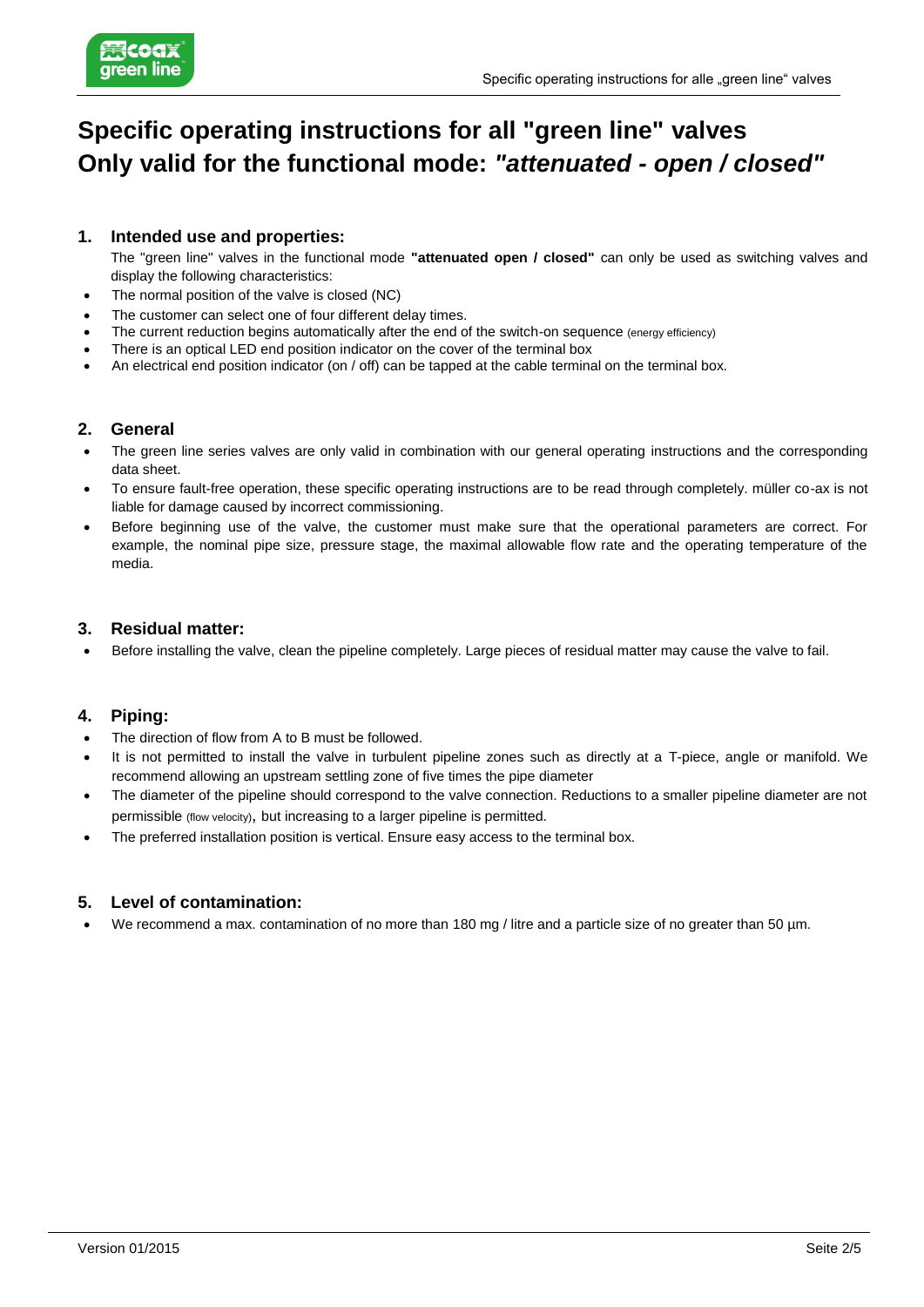

# **6. Electrical connection and notes**:

# **"Cable screw fitting" version**



## **"M12\*1 connector" version**

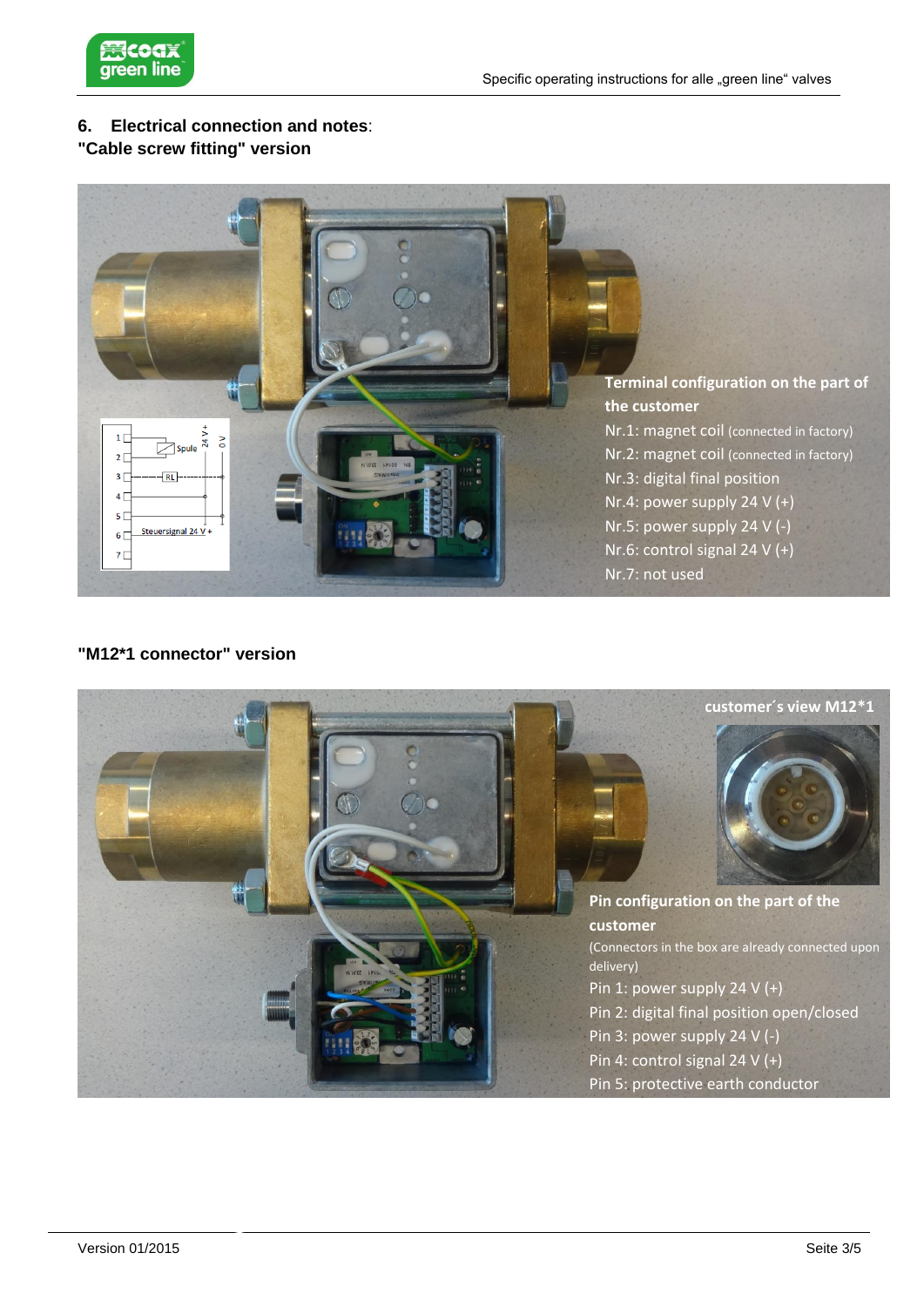

- Incorrect connections may lead to damage to the electronics.
- Allowable valve voltage supply: 24V DC + / 10%
- Recommended pre-fuse: 1.6A "medium-lag" or 2.5A "quick blow".
- There may be a short-term initial current (<0.5s) of 4.5A (load-dependent); the typical continuous current load is <0.7A (valve-dependent, refer to our data sheet)
- We recommend that the peak power supply current be 4.5A (i.e. 100W for 24V).
- We recommend using shielded cables and connecting the valve body to earth.
- We recommend a cable cross-section of 0.75 mm².

#### **7. Operating element: "Time switch"**

- The switching time of the valve can be set to one of four different levels of attenuation.
- The adjustment is done with a quad sliding switch.
- The delayed **switch-on** (valve open) is set with the sliding switches no. **1 and 2**.
- The delayed **switch-off** (valve closed) is set with the sliding switches no. **3 and 4**.



Shown below are the binary codes of the four levels of attenuation (turning on / off shown equivalently).

Level 1 (approx. 200 ms) Level 2 (approx. 400 ms) Level 3 (approx. 800 ms) Level 4 (approx. 1000 ms)







- We advise to start the valves with the factory settings.
- The delay set can only be activated via the **electrical control signal.**
- **Switching on the control signal** causes the **valve opening** to be delayed.
- **Switching off the control signal** causes the **valve closing** to be delayed.
- On the other hand, a complete failure of the **voltage supply** (e.g. emergency stop) causes a complete failure of the control electronics and an immediate closing of the valve to its normal position (caution: closing shock hazard).

#### **8. End position indicator:**

The end position of the valve is indicated on the cover of the terminal box by a multi-coloured LED. A permanently illuminated green LED indicates the valve status "valve is off and closed", while an illuminated red LED indicates the status "valve is powered and open".



As a rule, the end position signal can also be electrically tapped at the open terminal or at the M12\*1 connector. The valve status "open" is acknowledged with 24 V and the status "closed" with 0 V.

#### **9. Recommended steps for commissioning:**

- Fit the valve in the pipeline
- Connect the cabling according to the terminal diagram (make sure the wire ends are firmly seated)
- First switch on the voltage supply to the solenoid
- Then switch the valve on and off several times with the control signal. (Caution! the electronics have a "learning mode". Under certain circumstances, the desired levels of attenuation take effect only after switching for the second time)